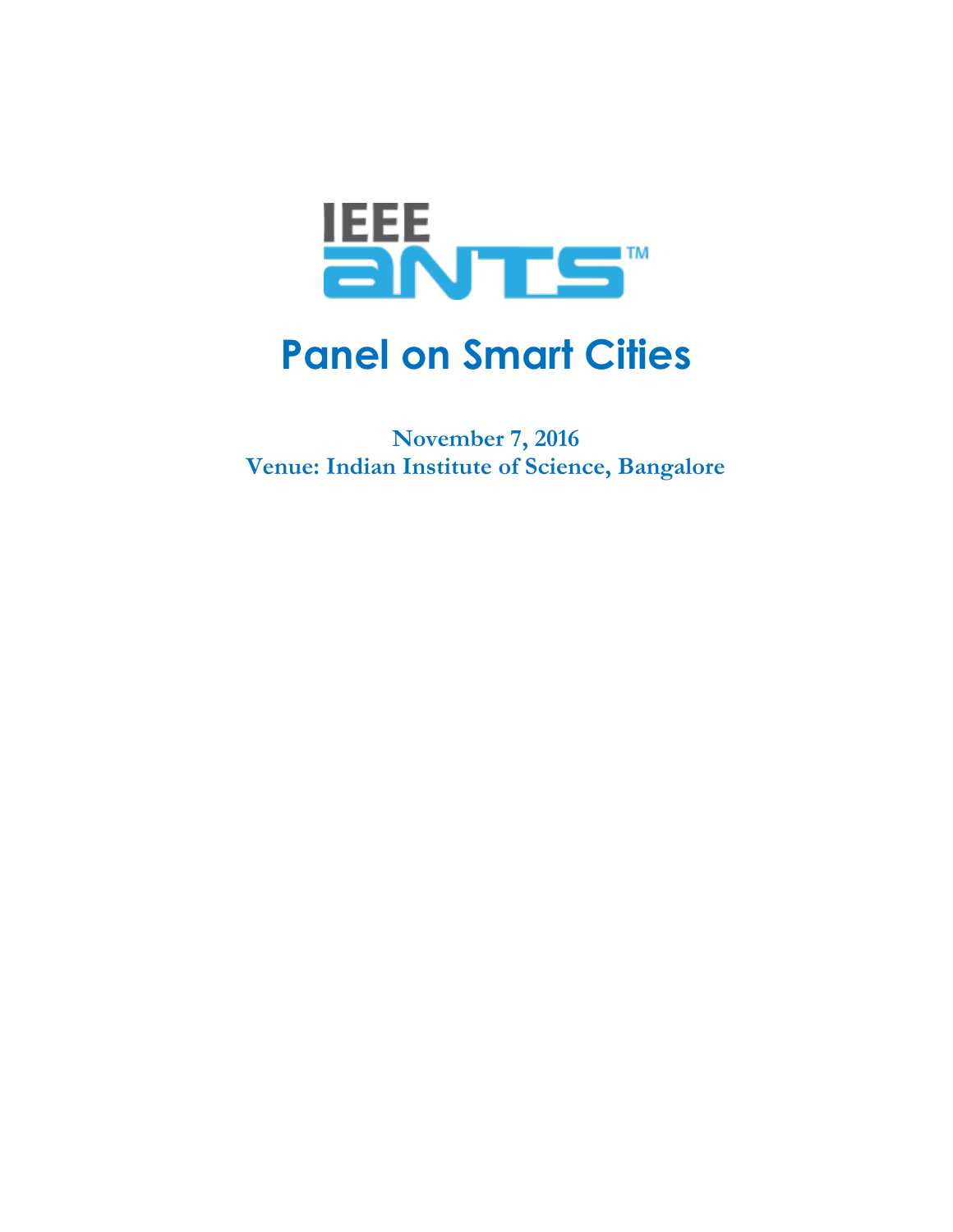## **Smart Cities: Technological Challenges and Opportunities**

Smart Cities are the future of urban life where people, resources, services and cultures will work together for better future in an integrated way. The concept of Smart Cities is not only applicable for metropolitan cities across the world but also for the smaller cities and suburbs and eventually to any small or large communities. In the context of Smart City features emerging technologies play an enormous role as those features essentially depend on communication across thousands of devices and systems over network exploiting the patterns of internet of things and big data analytics.

However, currently there are no established frameworks and technologies available in the industry which can be used as blueprint and best practices for the Smart City implementers with least risk and predictable results. This panel targets addressing this issue and seek for proposals and ideas which can help Smart City architecture to move towards a predictable implementation patterns and best practices.

Innovations in the next generation of network systems, together with explosive growth of the Web, Cloud and Mobile Computing, Big Data Science and Social Networking as well as Internet of Things, have resulted in a plethora of new applications and services. Various organizations, government agencies and city planners are coming up with ambitious goals to create Smart Cities that utilize the emerging technologies. Analyzing various types of publicly available city data with different use cases across various user groups, ensuring data lineage and veracity, security and data privacy are some of the key challenges every city is trying to address in their individual stage of creating Smart City projects. Hence modeling and analysis of these kinds of large complex data sets to achieve reliability, performance guarantee, robustness and security will be extremely important for both city officials and end users.

In this panel, we will delve into details of the challenges of technical infrastructure based on the analysis of open data platform. The goal of this panel is to discuss the current problems and challenges of smart cities. Although it is quite difficult to address all aspects of smart cities, we will attempt to cover as much as possible. We aim to discussthe emerging framework to address these challenges with a holistic proposition. We will explore various technologies including smart sensors, smart cameras, smart meters and smart lighting, which can be potentially used to realize the patterns of Smart Cities for the future.

The goal is to build highly scalable architecture for Smart Cities for the future. The broader impact will be improved public safety, security, emergency services, environment and quality of life for citizens. Hence this will be beneficial to city planners, government agencies and industries that are involved in Smart City projects.

This panel will serve as a platform to bring together leading researchers and eminent scientists from academic institutions, R&D organizations, national and government labs and practicing professionals from India and abroad for exchange of ideas and to discuss state-of-the-art approaches to important problems and challenges related to smart cities and disseminate results of current research.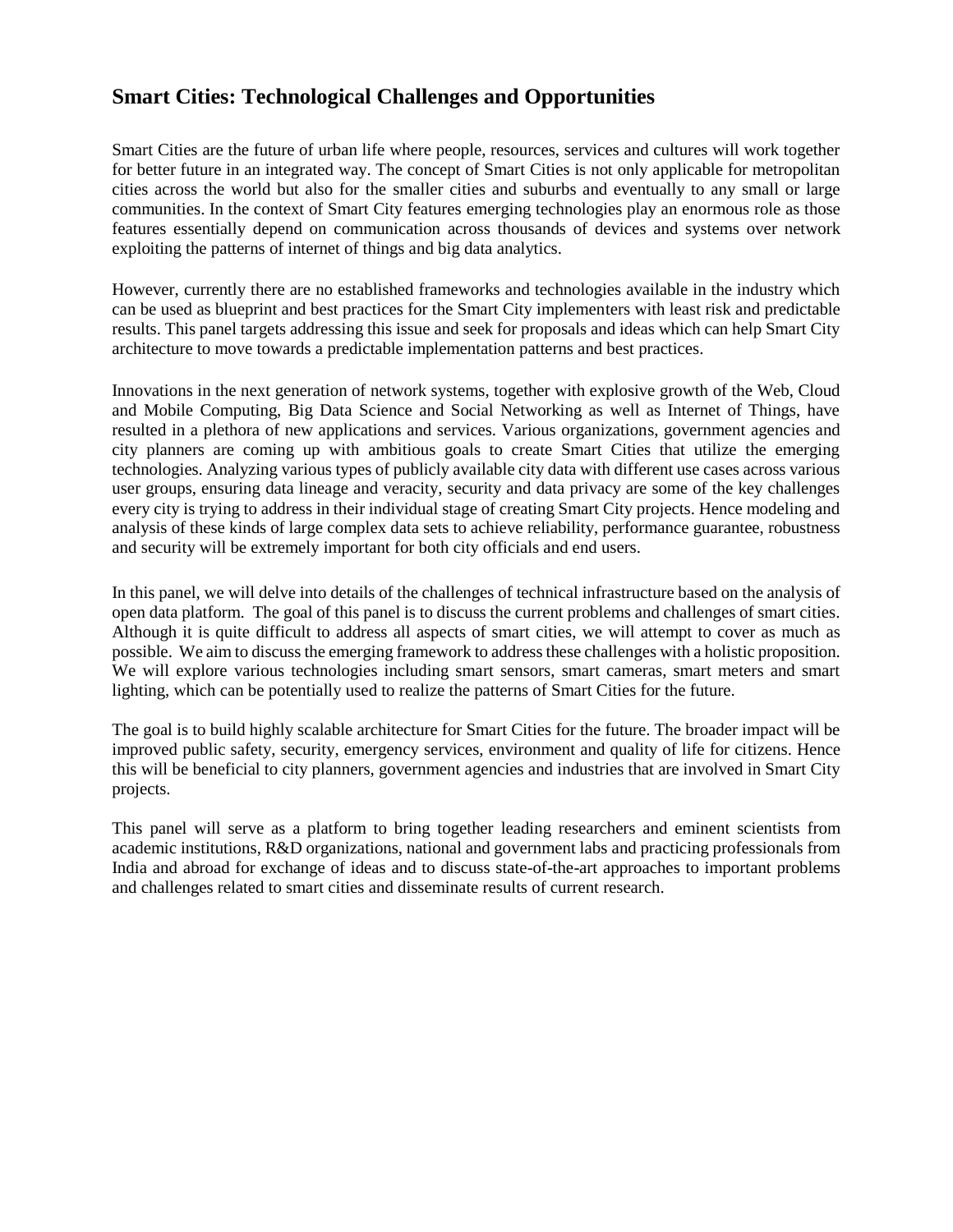#### **Panel Speakers:**



**Subhankar Dhar, San Jose State University (Panel Chair)**

Subhankar Dhar is a Professor in the School of Information Systems & Technology at San José State University. He is also an affiliate faculty member of the Silicon Valley Center for Entrepreneurship and Center for Smart Technology, Computing, and Complex Systems (STCCS). Dr. Dhar's research interests are big data analytics, mobile computing, wireless networks and ICT for Smart Cities. In addition, he is also interested in smart ICT platform for smart cities. He teaches a variety of courses including computer networks, distributed systems and web based computing. His publications have appeared in reputed international journals and gave presentations to various international conferences. He serves as a member of the editorial board of International Journal of Business Data Communications and Networking. He is a reviewer of papers for various international journals, conferences and scholarly publications. He also served as a member of the organizing committee of various international conferences like International Conference on Broadband Communications, Networks and Systems (BroadNets), Workshop on Large Scale Complex Network Analysis and International Workshop on Distributed Computing (IWDC). Subhankar has several years of industrial experience in software development, consulting for Fortune 500 and high-tech industries including product planning, design, and information systems management. Subhankar received Ph.D. in Mathematics from the University of South Florida.



#### **Mukesh Taneja, Cisco**

Mukesh is a Principal Engineer with Cisco Systems and has been working in the areas of Wireless Systems and Internet of Things. He has held systems engineering, software engineering, technical leadership and product management positions in the wireless / IP, IoT and software industry for 20+ years. He has authored 40+ patent applications and research papers, and has worked on multiple products / PoCs. Mukesh received PhD (Computer Engineering) from the University of California San Diego and has completed an Executive General Management Program from IIM Bangalore.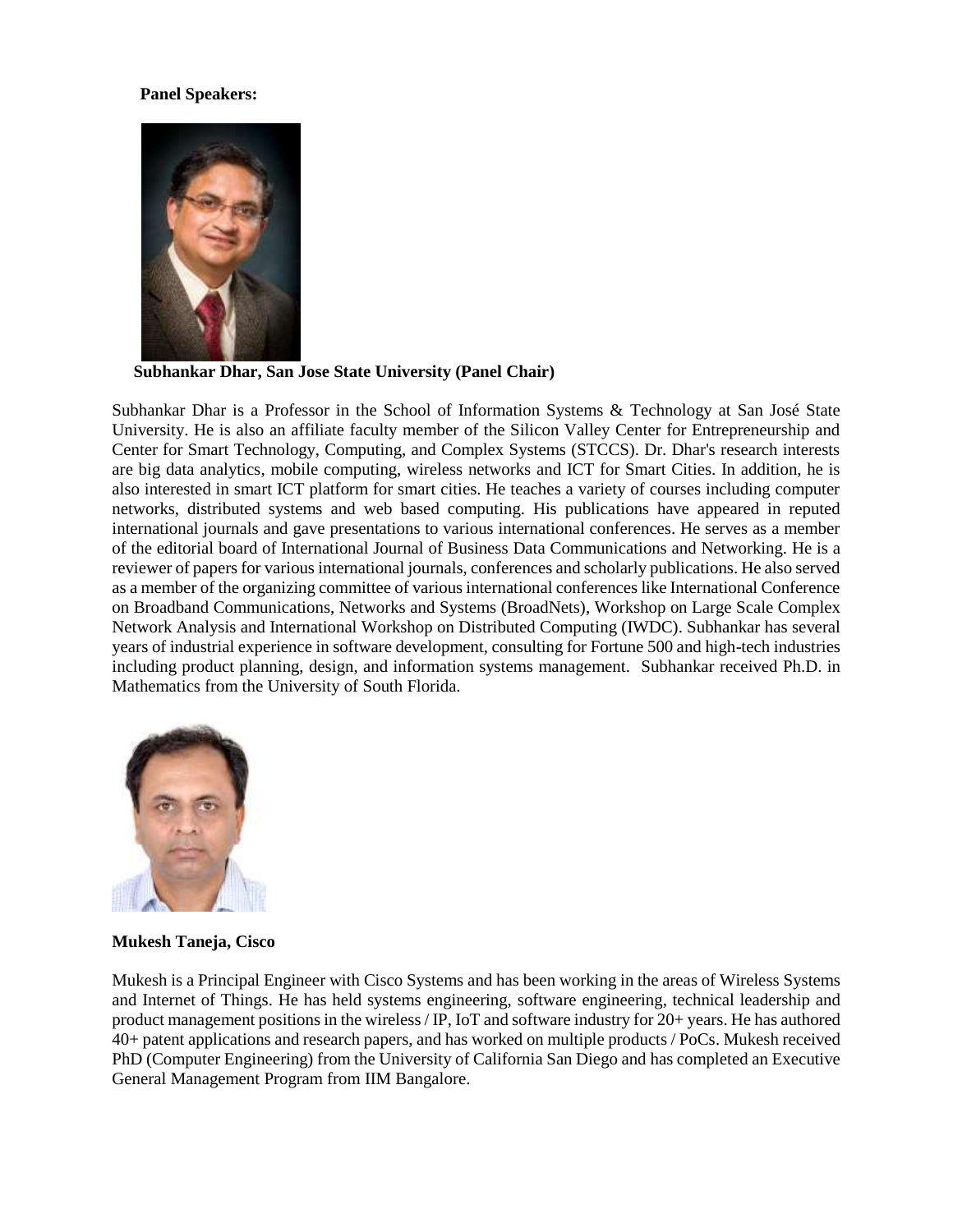

### **Bipin Pradeep Kumar, Gaia Smart Cities**

Bipin is the CoFounder and Director at Gaia Smart Cities, a start up in the IoT space aimed at city scale solutions. Just prior to founding Gaia, he was with Reliance Jio heading its Products & Platforms. Earlier, Bipin has been part of 2 Mobile telecom related start-ups. He has provided solutions and worked in new products with several mobile related companies in India and SE Asia.

Bipin is also the Chairman of the Smart City Group for TEC, DOT (Department of Telecom, Ministry of Communication and IT, Government of India) and the Co-Chair of the IoT for Smart Cities Task Force under Deity (Dept of Electronics and IT, Government of India)). He is a member of the National Working Group on International Telecommunication Union (ITU)'s SG on Smart Sustainable Communities and a permanent member of the panel on Smart Infrastructure at BIS (Bureau of Indian Standards, Government of India). He had formed and also lead the group on Smart Cities for Telecom Standards Development Society of India (TSDSI). Academically, Bipin has a dual MBA from Georgetown University's School of Foreign Service & School of Business and ESADE Business School and a MSc from University of Wales.

#### **Deepak Kataria, IP Junction**



**Deepak Kataria** has over 25 years' experience in telecom and networking industry having worked in varied roles in the entire ecosystem comprising of service provider, system OEM, silicon vendor and system integrator. Currently he is a Principal Consultant on SDN/NFV-based OpenStack Cloud initiatives for a Tier 1 Operator in the US. His areas of expertise include 5G, IoT, Video and Analytics for telco, mobile and cable operators, and he consults on new solution opportunities, target markets, key differentiators, product management consulting and creating ecosystem partnerships for the successful execution of identified opportunities.

Prior to starting his consulting career, he spent 8 years in the silicon and software industry working for Agere Systems and LSI. He spearheaded efforts to build competitive value propositions by acquiring and developing hardware, software, and development tools necessary to integrate Agere Systems & LSI's network processor, switching and storage products into both existing and emerging application platforms.

He spent 7 years with System OEMs working for Fujitsu and Lucent Technologies. His work included system engineering requirements and system architectures for the packet-optical systems (P-OTS) and G.709/OTN systems, and switching and routing products to deliver on the value proposition of best in class voice/data integration via QoS, routing services and traffic management.